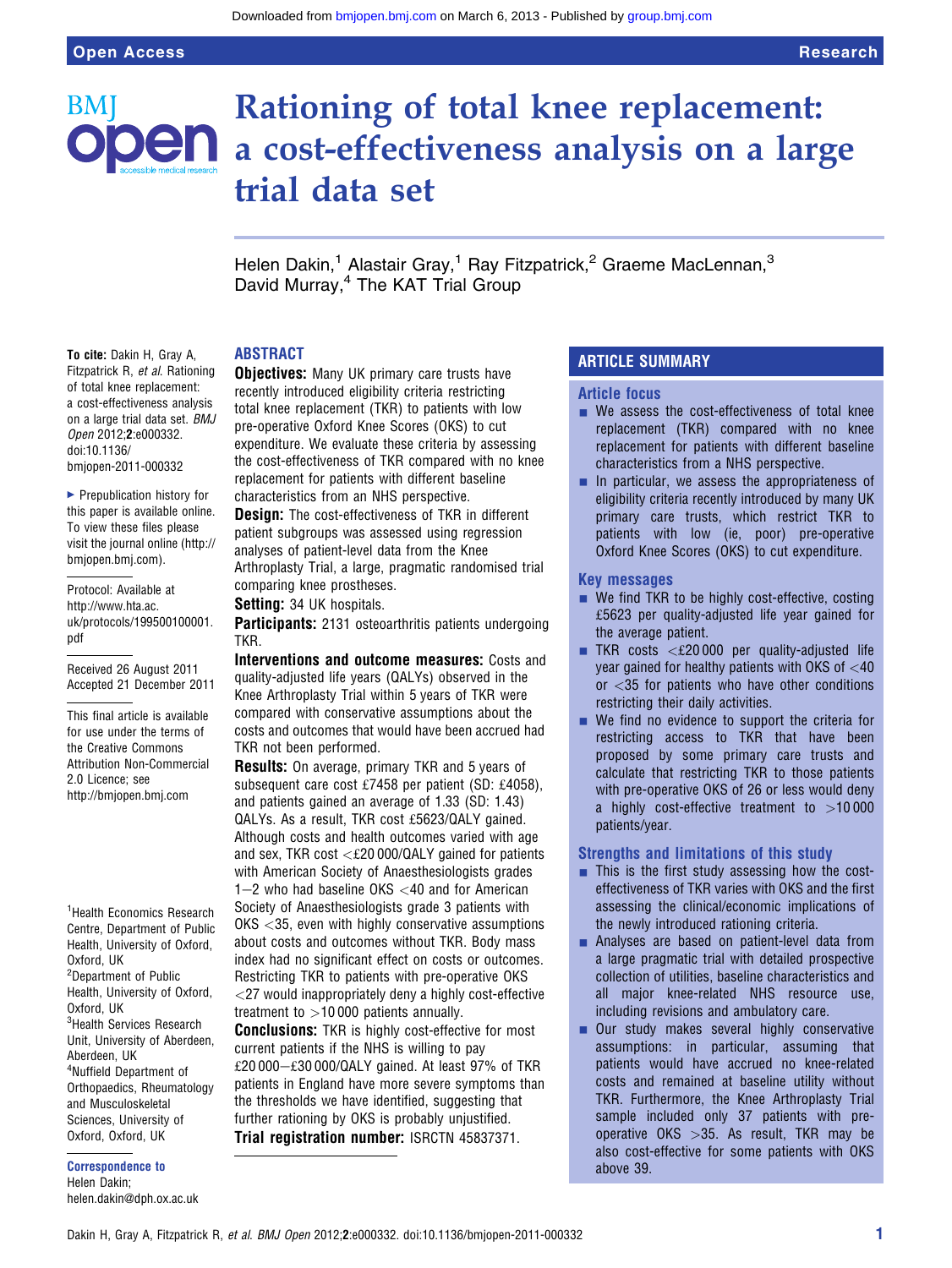Downloaded from [bmjopen.bmj.com](http://bmjopen.bmj.com/) on March 6, 2013 - Published by [group.bmj.com](http://group.bmj.com/)

## Rationing of total knee replacement

#### **INTRODUCTION**

Total knee replacement (TKR) is a highly effective treatment for patients with bone-on-bone osteoarthritis and significant knee symptoms, producing substantial reductions in symptoms (particularly pain)<sup>1</sup> and lasting for at least 15 years in  $83\% - 94\%$  of cases.<sup>2</sup> However, about 18% of patients consider the outcomes of their surgery to be only fair or poor, $<sup>1</sup>$  and a small proportion</sup> experience complications. $3-5$  Previous economic evaluations have found TKR to be highly cost-effective, with a cost-effectiveness ratio between €1276 and \$18 300 per quality-adjusted life year (QALY) gained for the average patient<sup>6-10</sup>: well below the £20 000-£30 000/OALY range that the National Institute for Health and Clinical Excellence (NICE) considers cost-effective.<sup>11</sup> However, studies suggest that the costs and benefits of TKR vary between patient subgroups, with TKR being more costeffective in younger patients,<sup>9</sup> those attending highvolume centres<sup>7</sup> and those deemed low-risk based on age, comorbidities and poverty criteria.<sup>7</sup> There is also evidence that older<sup>12</sup> and obese<sup>13</sup> patients have higher medical costs, although other studies suggest that knee replacement is also cost-effective in non-agenarians<sup>14</sup> and draw conflicting conclusions on how benefits vary with body mass index  $(BMI)$ .<sup>15–17</sup>

In the current economic environment, there is great pressure to reduce NHS expenditure, and numerous Primary Care Trusts (PCTs) have proposed cutting costs by limiting access to joint replacement<sup>18-25</sup> or classifying these procedures as being of limited value.<sup>24-26</sup> Since around 60 000 primary TKR procedures are conducted in England and Wales each year,  $27$  savings could be made with little loss of patient welfare if it were possible to reliably predict which patients obtain little/no benefit from TKR based on explicit evidence-based criteria. Although the widely used Oxford Knee Score (OKS) was developed to assess outcomes of knee replacement in trial populations,28 several PCTs have set maximum OKS thresholds (ranging from 18 to 32), above which patients are ineligible for TKR.<sup>18-24</sup> However, we are not aware of any clinical or cost-effectiveness justification for these thresholds. Furthermore, many patients with higher OKS have significant symptoms or limitations to daily activities that could be improved by surgery. If rationing policies are to be adopted, cost-effectiveness analysis offers the only fair basis for designing them since it ensures that NHS resources are allocated to maximise the health gained from available resources. As treatments are generally considered cost-effective if they cost  $\langle \text{\textsterling}20\,000-\text{\textsterling}30\,000$  per QALY gained,<sup>11</sup> restricting TKR to those patients for whom the procedure costs  $<$ £20 000-£30 000/QALY gained would be a reasonable approach, potentially realising savings that could be invested in other treatments giving greater health gains. However, we are aware of no published evidence assessing how the cost-effectiveness of TKR varies with OKS.

We therefore use data from the Knee Arthroplasty Trial  $(KAT)^{29}$  30 to assess the appropriateness of

rationing knee replacement by OKS, age, BMI and clinical characteristics, by calculating the cost-effectiveness of TKR in different patient subgroups. In contrast to previous studies evaluating the cost-effectiveness of TKR that relied upon data from small cohorts with short follow-up,  $6-10^{-14}$  the KAT trial data set provides detailed prospective individual patient data on baseline characteristics, treatments, complications, costs and quality of life and now has >5 years' follow-up on 2352 patients.

## **METHODS**

We assessed the cost-effectiveness of primary TKR compared with no knee replacement for patients with different baseline characteristics. Our analysis took a NHS perspective and excluded personal and social services from the analysis, although TKR is likely to delay admission to residential care,  $14$  reduce personal care costs and help recipients to continue paid employment. A cost-utility analysis was conducted, which assessed costeffectiveness as the cost per QALY gained to capture the quality of life gains associated with TKR.

Data on costs and quality of life following TKR were taken from the KAT trial (ISRCTN 45837371): a pragmatic, partial-factorial, unblinded randomised controlled trial in which 2352 participants attending 34 UK centres were randomly allocated to undergo TKR with/without a metal-backed tibial component, with/without patellar resurfacing and/or with/without a mobile bearing.<sup>29</sup> <sup>30</sup> Five-year trial results demonstrated that patients experience substantial improvements in quality of life and functional status following knee replacement that are maintained out to 5 years<sup>30</sup>; further follow-up is ongoing. Our analysis took a 5-year time horizon in line with the results published to date<sup>30</sup>; costs and health benefits occurring >5 years after primary TKR were conservatively excluded.

KAT participants completed the OKS and EQ-5D questionnaires immediately before and 3 months after TKR and annually thereafter. The OKS is a validated 12 item questionnaire for assessing health status and outcomes in relation to knee replacement that gives an unweighted total score ranging from 0 (severe problems on all items) to  $48$  (no problems on any item).<sup>28</sup> The EQ-5D is a generic health state preference measure $^{31}$ ; health state preference values ('utilities') for EQ-5D profiles were based on time-trade-off valuations by members of the UK general public. $31$  EQ-5D utilities range from  $-0.594$  (extreme problems on all five domains) to 1 (perfect health) and indicate the value placed on different levels of health. The number of QALYs that each patient accrued following TKR was calculated as the area under the utility curve, with linear interpolation between utility measurements; those patients who died were assumed to remain at the last observed utility until death.

Healthcare resource use data (including knee-related outpatient, general practice and physiotherapy consultations and theatre time, hospital days, complications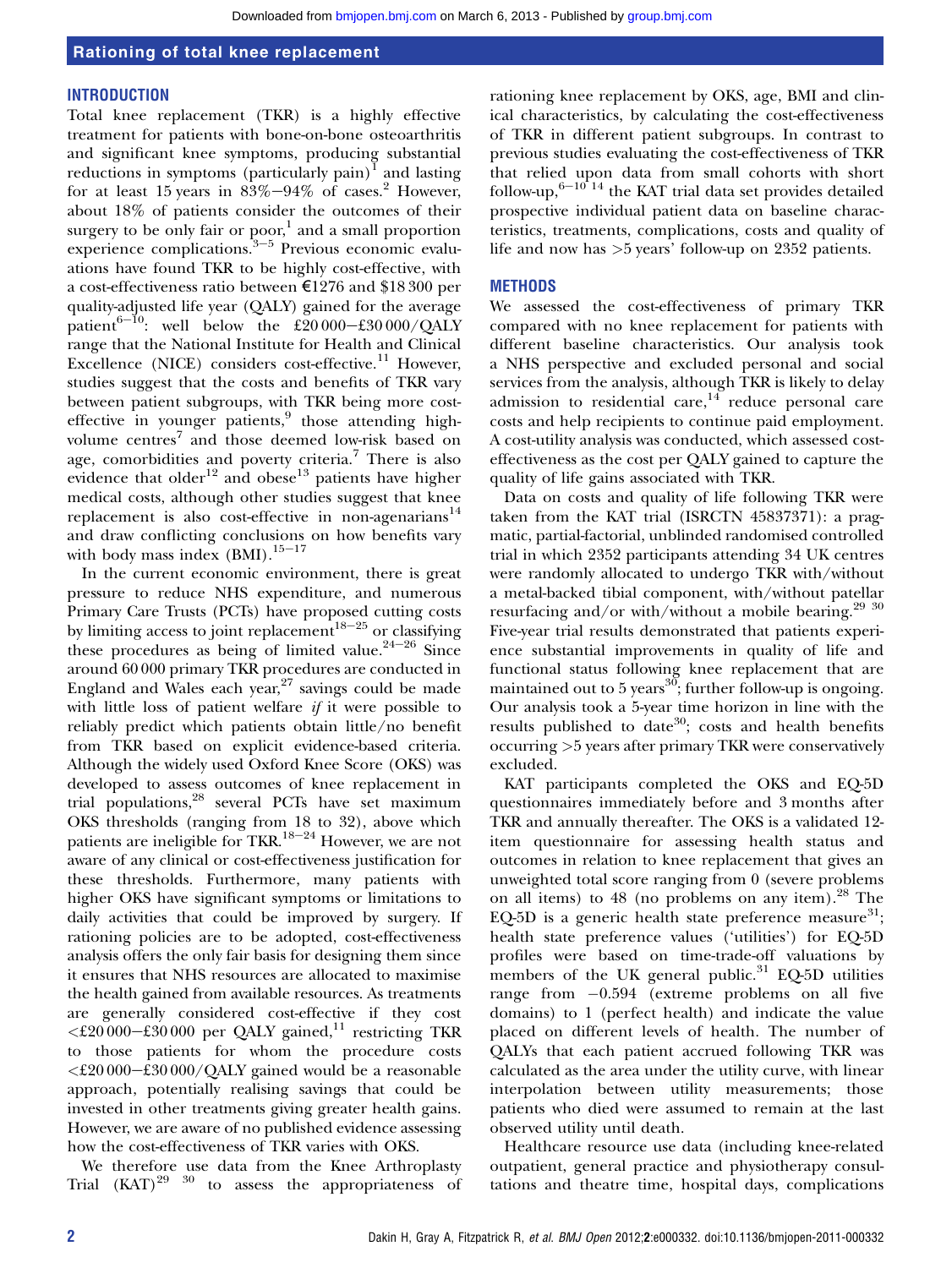and knee components used during the primary admission for TKR and during any knee-related readmissions or revisions) were collected prospectively for all KAT participants and valued at  $2007-2008$  prices, as described previously.<sup>30</sup> Costs incurred after year 1 were discounted at 3.5% per year based on current UK recommendations.<sup>32</sup>

The number of QALYs gained from TKR was calculated as the number of QALYs observed minus the number of QALYs expected without TKR. Since all KAT participants underwent TKR, assumptions were needed to estimate the costs and QALYs that would have been accrued if no TKR procedures had occurred in the 5-year time horizon. We assumed the following:

- < Without TKR, patients would have remained at their baseline EQ-5D utility for 5 years or until death (if sooner). In practice, patients' symptoms and quality of life are likely to deteriorate due to worsening arthritis<sup>17 33</sup> and increasing age;<sup>34</sup>
- $\blacktriangleright$  The seven KAT participants who died before hospital discharge would have survived for 5 years at baseline utility without TKR but that TKR had no effect on the date of death for other patients. This assumption is highly conservative since those patients who die soon after joint replacement tend to be older<sup>5 35</sup> and have comorbidities that could have led to death without TKR.<sup>5</sup>
- < Patients would not have used any healthcare resources due to their knee problems if they had not undergone TKR. This assumption is highly conservative since osteoarthritis patients will receive medical management without TKR, and a recent Canadian case-control study suggested that TKR recipients accrued lower costs  $6-18$  months after the procedure than matched controls who had arthritis but no TKR.<sup>33</sup>

Since these assumptions are likely to underestimate the benefits and overestimate the additional costs of TKR, we evaluated the effect of relaxing these assumptions in sensitivity analyses.

The 7% of data on baseline characteristics, resource use and quality of life that were missing were imputed by multiple imputation using the  $\text{ice}\$ command<sup>36-38</sup> (V.1.3.0) within Stata V.11.0, thereby avoiding the bias and inefficiency associated with complete case analy $sis.^{38-40}$  Treatment indicators and the covariates included in subsequent regression analyses were included in the imputation model to avoid bias.<sup>38</sup> Fifty imputed data sets were generated and results combined.

Regression models were used to estimate how the costs and QALYs gained from TKR vary with baseline characteristics and to predict outcomes for different patient groups without subdividing the trial population into small patient subgroups. Since costs and QALYs were highly skewed, generalised linear models with gamma family distributions were used to predict total costs and the QALYs accrued with or without TKR; prior to regression, the number of QALYs accrued was subtracted

from the maximum number of QALYs that could have been accrued over the 5-year trial period to ensure that all QALY data were positive. We evaluated the effect of six baseline characteristics on costs and QALYs with/without TKR:

- $\blacktriangleright$  male.
- $\blacktriangleright$  age at time of operation.
- $\blacktriangleright$  baseline OKS (using the new, 0–48, scoring system<sup>41</sup>),
- $\blacktriangleright$  American Society of Anaesthesiologists (ASA) grade 3 (symptomatic illness with minimal restriction on daily life) rather than grades 1 (fit and healthy) or 2 (asymptomatic illness with no restriction on daily life),
- $\blacktriangleright$  BMI (kg/m<sup>2</sup>),
- $\blacktriangleright$  presence of arthritis in one knee rather than in both knees or generally.

Since the introduction of biologic therapies has changed management of rheumatoid arthritis and as rheumatoid arthritis patients and those with severe comorbidities are likely have very different costs and outcomes from most patients, 108 rheumatoid arthritis patients and 13 patients with ASA grade 4 were excluded from the analysis. One hundred patients who were randomised to total versus unicompartmental knee replacement or died or withdrew from the trial before surgery were also excluded from the analysis, giving a final sample size of 2131.

All regression analyses were conducted in Stata V.11. Bootstrapping was used to capture uncertainty around incremental cost-effectiveness ratios (ICERs) and correlations between costs and QALYs with/without TKR; the regression models for costs and outcomes were run for each of the 125 bootstrap samples drawn from each imputed KAT data set and results combined using Rubin's rule.<sup>39</sup> Predicted costs and the predicted number of QALYs accrued with and without TKR in different patient groups were calculated from regression coefficients and used to estimate ICERs. Bootstrap results were used to calculate cost-effectiveness acceptability curves, $42$  which plot the probability of treatment being cost-effective against the ceiling ratio (ie, the maximum that society is willing or able to pay per QALY gained).

We also calculated the number of patients in England and Wales eligible for TKR under different rationing policies based on 61 651 patients undergoing primary TKR each year. $27$  The proportion of patients eligible for TKR under different rationing criteria was based on analysis of an extract of patient-level Patient Reported Outcome  $Measures<sup>1</sup>$  data on admissions for knee replacement up to 31 December 2010, supplemented where necessary by the baseline characteristics from the KAT sample.

## RESULTS

Of the 2131 KAT participants who had osteoarthritis, were ASA grades  $1-3$  and underwent TKR as part of the trial, the mean baseline OKS was 18 (SD: 7.5), mean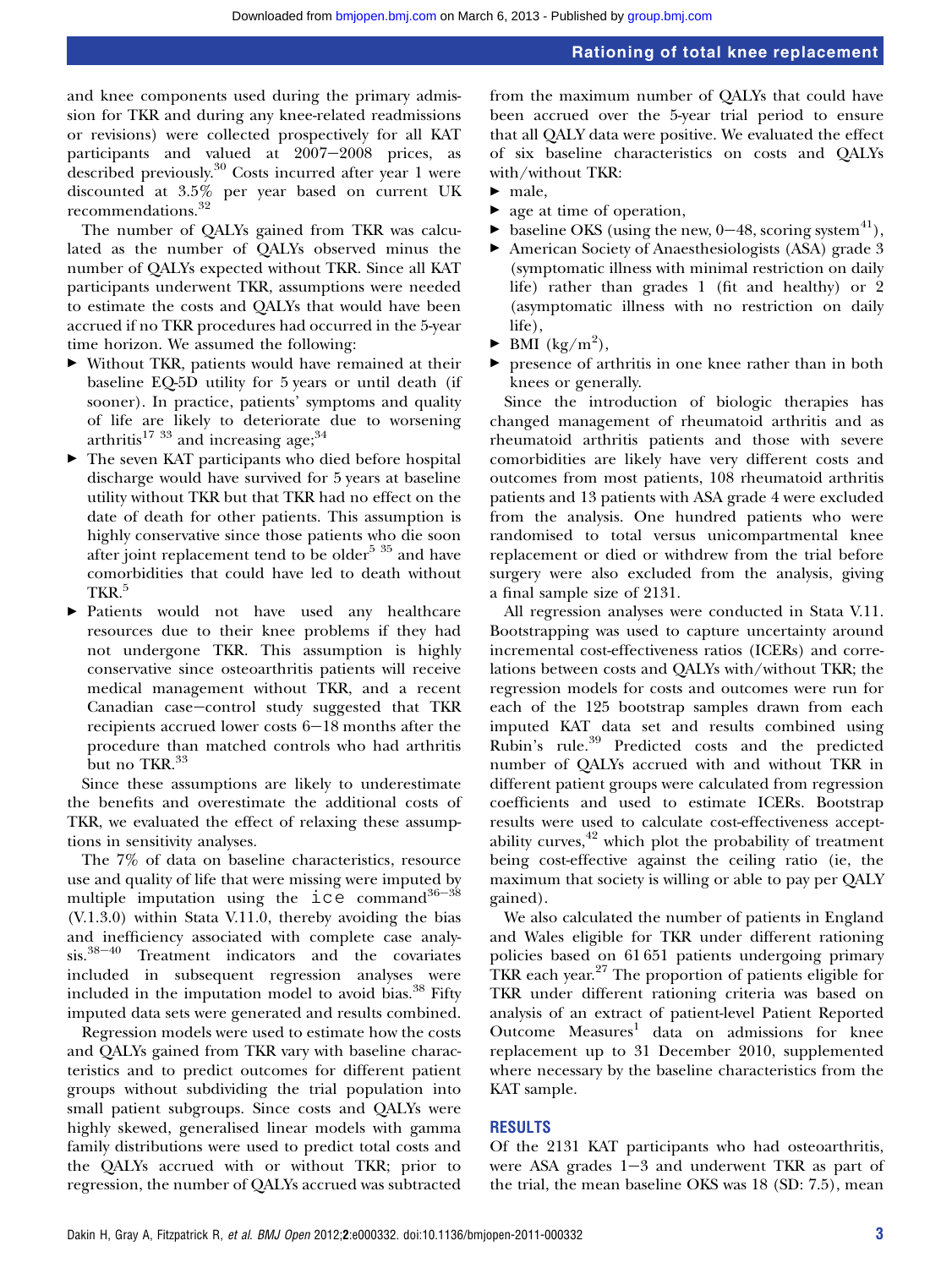age 71 (SD: 8.0), mean BMI 30 (SD: 5.5) and 45% (956/2131) were men (figure 1); further baseline characteristics of the trial population have been reported previously.29

Mean EQ-5D utility rose substantially within 3 months of TKR from 0.39 at baseline to 0.71 at 1 year and declined gradually thereafter (figure 1, table 1). However, baseline utility and the quality of life gains associated with TKR varied between patient subgroups. In particular, women and patients with low OKS (ie, poor knee function), higher ASA grade or obesity at baseline tended to have lower quality of life at all timepoints (figure 1), although those in the lowest OKS quintile experienced significantly greater health gains from TKR than the top quintile  $(p<0.001$ ; calculated using linear regression, combining imputed data sets using the mim command).

On average, each admission for primary TKR cost £6363 (SD: £1702). Readmissions, revision procedures and GP, outpatient and physiotherapy consultations related to the study knee over the following 5 years cost a further £1095 (SD: £3579) per patient, giving a total cost of £7458 (SD: £4058) per patient. TKR was more costly in patients with low baseline OKS, but the greater QALY gains meant that TKR was better value for money in this patient group than in patients with moderate symptoms (table 1). Subgroup analyses suggested that TKR cost <£11 000/QALY gained across all OKS deciles: well below the  $£20000–£30000/QALY$  gained range that NICE currently consider good value for money. 11

However, cost-effectiveness also varied substantially between patients within each OKS decile. We therefore used regression models to estimate the costs, QALY gains and cost-effectiveness of TKR in a wide range of patient subgroups while controlling for multiple baseline characteristics. Our results indicated that four factors have a significant effect on cost-effectiveness: age, sex, baseline OKS and ASA grade (table 2). BMI and the presence of arthritis in other joints besides the study knee had no significant effect on either the costs or QALY gains associated with TKR  $(p>0.05)$ .

Figure 2 shows the cost-effectiveness of TKR for each multivariate group, using charts similar in design to widely used cardiovascular risk tables.<sup>43</sup> The charts demonstrate that TKR is clearly cost-effective across a wide range of patient groups. For example, TKR costs <£20 000/QALY gained for 71-year old women with no symptomatic illness unless baseline OKS is above 40 (equivalent to having very minor problems on up to eight of the 12 activities mentioned in OKS or moderateto-severe pain only on exertion). The threshold OKS at which TKR becomes cost-ineffective was lower for older patients, men and those with symptomatic disease, but TKR remained cost-effective for all patients with OKS below 32 regardless of age, sex or ASA grade. A simplified analysis controlling only for OKS and ASA grade suggested that TKR is cost-effective for all ASA grade 1 or 2 patients with baseline OKS <40, and all ASA grade 3 patients with OKS <35.

There was substantial uncertainty around the costeffectiveness ratios for patients with very high baseline



Figure 1 EQ-5D utility by subgroup. ASA, American Society of Anaesthesiologists classification (1=completely fit and healthy, 2=some illness but no effect on daily activity, 3=symptomatic illness with minimal restriction on life); OKS, Oxford Knee Score (new scoring system running from 0 (severe problems on all functions) to 48 (no problems))<sup>41</sup>; TKR, total knee replacement. Error bars show 95% CIs. EQ-5D utility is measured on a scale from 1 (perfect health) to 0.594, where 0 is equivalent to death.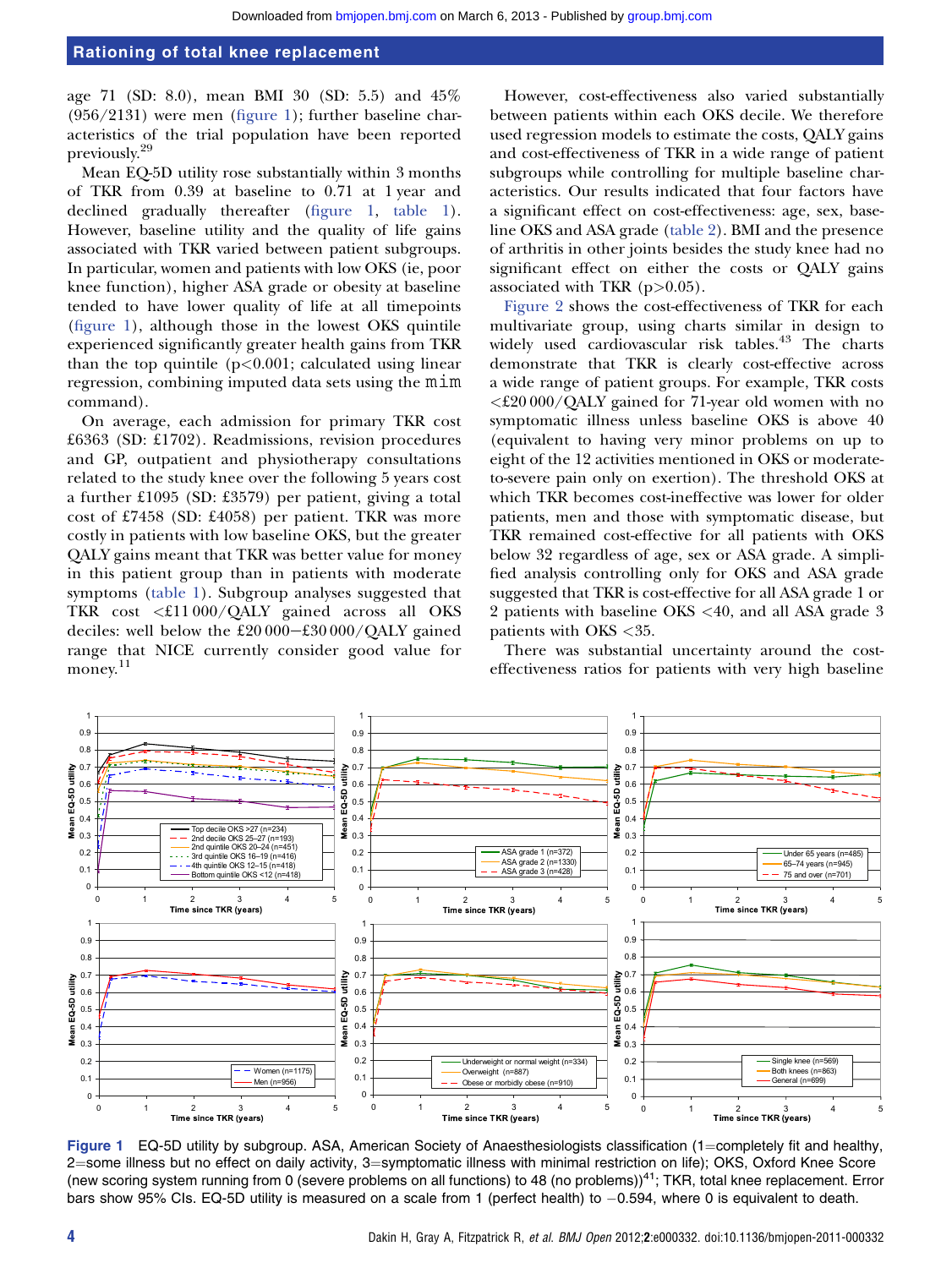| Table <sub>1</sub>                      |                                | EQ-5D utility, costs and estimated QALYs for subgroups with different baseline OKS                      |                                                                     |                                                                                                        |                 |                              |                                                                                                                                                                                                         |                             |                 |                             |                     |
|-----------------------------------------|--------------------------------|---------------------------------------------------------------------------------------------------------|---------------------------------------------------------------------|--------------------------------------------------------------------------------------------------------|-----------------|------------------------------|---------------------------------------------------------------------------------------------------------------------------------------------------------------------------------------------------------|-----------------------------|-----------------|-----------------------------|---------------------|
| <b>Baseline</b><br>decile<br>OKS<br>OKS | 10 (worst)                     | ග                                                                                                       | $\infty$                                                            |                                                                                                        | ဖ               | <u>၊ဂ</u>                    | ۹                                                                                                                                                                                                       | ო                           | ์               | 1 (best)                    | <b>All patients</b> |
| range                                   | စွ                             | $9 - 11$                                                                                                | $12 - 13$                                                           | $14 - 15$                                                                                              | $16 - 17$       | $18 - 19$                    | $20 - 21$                                                                                                                                                                                               | $22 - 24$                   | $25 - 27$       | 527                         | $0 - 48$            |
| No. of KAT                              | 204                            | 213                                                                                                     | 186                                                                 | 232                                                                                                    | 193             | 224                          | 195                                                                                                                                                                                                     | 256                         | 194             | 234                         | 2131                |
| EQ-5D utility<br>participants           | $(SE)^*$                       |                                                                                                         |                                                                     |                                                                                                        |                 |                              |                                                                                                                                                                                                         |                             |                 |                             |                     |
| <b>Baseline</b>                         | 0.03(0.004)                    | 0.14(0.005)                                                                                             | 0.21(0.006)                                                         |                                                                                                        | 0.36(0.006)     | 0.46 (0.006)                 | 0.55(0.005)                                                                                                                                                                                             | 0.57(0.004)                 | 0.61(0.004)     | 0.67 (0.003)                | 0.39(0.002)         |
| 3 months                                | 0.54(0.007)                    | 0.58 (0.006)                                                                                            | 0.64(0.006)                                                         | $\begin{array}{l} 0.25 \ (0.006) \\ 0.66 \ (0.005) \\ 0.70 \ (0.006) \\ 0.70 \ (0.006) \\ \end{array}$ | 0.71 (0.005)    | 0.71 (0.005)                 | 0.70 (0.004)                                                                                                                                                                                            | 0.74(0.004)                 | 0.75(0.005)     | 0.77 (0.004)                | 0.68(0.002)         |
| 1 year                                  | 0.51 (0.007)                   | (0.007)<br>0.60                                                                                         | 0.68 (0.006)                                                        |                                                                                                        | (0.006)<br>0.71 | (0.005)<br>0.75(             | 0.69 (0.006)                                                                                                                                                                                            | 0.78(0.004)                 | (0.005)<br>0.79 | 0.84 (0.004)                | 0.71 (0.002)        |
| 2 year                                  | 0.49 (0.008)                   | 0.54 (0.007                                                                                             | 0.66(0.007)                                                         |                                                                                                        | 0.68 (0.007)    | 0.73 (0.005)<br>0.71 (0.006) | 0.66 (0.007                                                                                                                                                                                             | 0.76(0.005)                 | 0.78 (0.005)    | 0.81 (0.005)                | 0.68 (0.002)        |
| 3 years                                 | 0.47 (0.008)                   | $0.53(0.007)$<br>0.49(0.008)<br>0.50(0.008)                                                             | 0.64 (0.007                                                         | $0.63(0.006)$<br>$0.62(0.007)$                                                                         | 0.67 (0.007)    |                              | 0.68 (0.007                                                                                                                                                                                             | 0.72(0.005)                 | 0.76 (0.006)    | 0.79 (0.006)                | 0.66 (0.002)        |
| 4 years                                 | 0.43 (0.008)                   |                                                                                                         | 0.61 (0.007                                                         |                                                                                                        | (0.007)<br>0.65 | 0.68 (0.007)                 | (0.007)<br>0.64                                                                                                                                                                                         | 0.70 (0.006)                | 0.71 (0.007)    | 0.75 (0.006)                | 0.63 (0.002)        |
| 5 years                                 | 0.43 (0.008)                   |                                                                                                         | 0.57(0.008)                                                         | 0.58 (0.007)                                                                                           | 0.63 (0.007     | 0.67 (0.007)                 | 0.59(0.007)                                                                                                                                                                                             | 0.68 (0.006)                | 0.67 (0.008)    | 0.73 (0.007)                | 0.61 (0.002)        |
| Total                                   | $£8657$ $(£157)$               | £7715(£81)                                                                                              | £7495 $(f73)$                                                       | 81 (£63)<br>670                                                                                        | £7185 (£69)     | $£7567~(\pounds82)$          | 9(f102)<br>27619                                                                                                                                                                                        | £7128~(£61)                 | $£7399$ $(E94)$ | £6917 (£67)                 | £7458 (£28)         |
| cost (SE)+                              |                                |                                                                                                         |                                                                     |                                                                                                        |                 |                              |                                                                                                                                                                                                         |                             |                 |                             |                     |
| QALY <sub>S</sub> with                  | 2.17 (0.029)                   |                                                                                                         | $2.48$ $(0.027)$ $2.94$ $(0.024)$ $2.99$ $(0.022)$ $3.13$ $(0.025)$ |                                                                                                        |                 | 3.30 (0.022)                 | 3.09 (0.025)                                                                                                                                                                                            | 3.40(0.019)                 | 3.50 (0.020)    | $3.67(0.020)$ $3.08(0.025)$ |                     |
| TKR $(SE)$ <sup>+</sup>                 |                                |                                                                                                         |                                                                     |                                                                                                        |                 |                              |                                                                                                                                                                                                         |                             |                 |                             |                     |
| QALYS                                   | 0.15(0.02)                     |                                                                                                         | $0.62(0.022)$ 0.94 $(0.026)$ 1.1                                    | 4 (0.026)                                                                                              | 1.63 (0.029)    | 2.04 (0.026)                 | 2.39 (0.026)                                                                                                                                                                                            | 2.55(0.021)                 | 2.78 (0.02)     | 3.02(0.02)                  | 1.75(0.031)         |
| TKR (SE)†<br>without                    |                                |                                                                                                         |                                                                     |                                                                                                        |                 |                              |                                                                                                                                                                                                         |                             |                 |                             |                     |
| QALY gain<br>from TKR                   |                                | 2.02 (0.032) 1.86 (0.031) 2.00 (0.033) 1.85 (0.031) 1.51 (0.034) 1.26 (0.030)                           |                                                                     |                                                                                                        |                 |                              | 0.69 (0.027)                                                                                                                                                                                            | $0.85(0.023)$ 0.73 $(0.02)$ |                 | 0.65(0.02)                  | 1.33(0.01)          |
| $(SE)$ <sup>+</sup>                     |                                |                                                                                                         |                                                                     |                                                                                                        |                 |                              |                                                                                                                                                                                                         |                             |                 |                             |                     |
| ICER <sub>1</sub>                       | £4295                          | £4153                                                                                                   | £3747                                                               | £3836                                                                                                  | £4770           | £6007                        | £10971£                                                                                                                                                                                                 | £8391                       | £10 167         | £10697                      | £5623               |
|                                         | †Discounted at 3.5% per annum. | *EQ-SD utility is measured on a scale from 1 (perfect health) to -0.594, where 0 is equivalent to death |                                                                     |                                                                                                        |                 |                              |                                                                                                                                                                                                         |                             |                 |                             |                     |
|                                         |                                |                                                                                                         |                                                                     |                                                                                                        |                 |                              | ICER, incremental cost-effectiveness ratio; KAT, Knee Arthroplasty Trial; OKS, Oxford Knee Score (new scoring system running from zero (severe problems on all functions) to 48 (no problems)) $^{41};$ |                             |                 |                             |                     |
|                                         |                                | QALY, quality-adjusted life year; SE, standard error around the mean; TKR, total knee replacement       |                                                                     |                                                                                                        |                 |                              |                                                                                                                                                                                                         |                             |                 |                             |                     |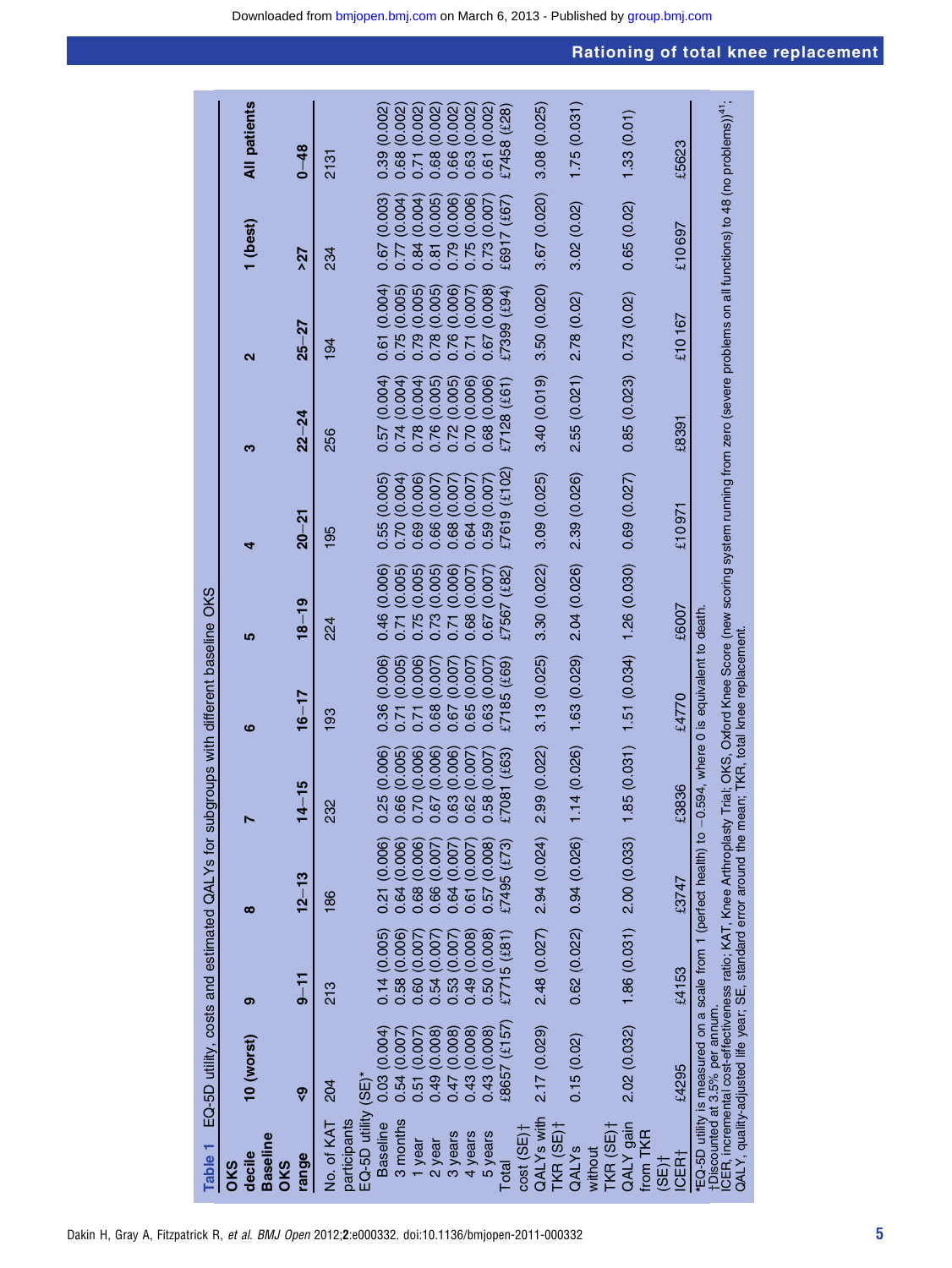|                                | <b>Table 2</b> Results of the regression analysis |                               |                            |  |  |
|--------------------------------|---------------------------------------------------|-------------------------------|----------------------------|--|--|
|                                | <b>Coefficient (SE)</b>                           |                               |                            |  |  |
| <b>Baseline characteristic</b> | <b>QALY loss with TKR+</b>                        | <b>QALY loss without TKR+</b> | Total costs with TKR $(f)$ |  |  |
| Male                           | 0.056(0.065)                                      | $-0.001(0.054)$               | 593 (181)*                 |  |  |
| Age at operation (years)       | $0.007$ $(0.003)^*$                               | 0.002(0.004)                  | $-8(12)$                   |  |  |
| Pre-operative OKS              | $-0.040$ (0.004) <sup>*</sup>                     | $-0.087(0.004)^{*}$           | $-52(12)^{*}$              |  |  |
| ASA grade 3                    | $0.414(0.067)^{*}$                                | $0.227$ (0.087)*              | 492 (208)*                 |  |  |
| Constant                       | 1.712 (0.201)*                                    | 4.274 (0.325)*                | 8573 (881)*                |  |  |

The incremental cost-effectiveness ratio (expressed as cost per QALY) for any given patient equals: (male $\times$ 593-age $\times$ 8-OKS $\times$ 52 + ASA grade  $3\times492 + 8573$ )/((male $\times$  -0.001 + age $\times$ 0.002- $\sim$ OKS $\times$ 0.087+ ASA grade  $3\times$ 0.227+4.274)-(male $\times$ 0.056 + age $\times$ 0.007- $\sim$ OKS $\times$ 0.040+ ASA grade 3×0.414+1.712)). Costs and quality-adjusted life years (QALYs) were discounted at 3.5% per annum.  $*_{p<0.05}$ .

yQALY loss indicates the number of discounted QALYs that would have been accrued if patients had experienced an EQ-5D utility of 1 for 5 years (4.67 QALYs) minus the number of discounted QALYs that the patient actually experienced.

ASA, American Society of Anaesthesiologists classification (1=completely fit and healthy, 2=some illness but no effect on daily activity,

3=symptomatic illness with minimal restriction on life); OKS, Oxford Knee Score (new scoring system running from zero (severe problems on all functions) to 48 (no problems) $4$ <sup>1</sup>; QALY, quality-adjusted life year; TKR, total knee replacement.

OKS since only 37 trial participants had OKS above 35 at baseline. However, we estimate that there is a 99% probability that TKR is cost-effective (at a £20 000/QALY ceiling ratio) for the average ASA grade  $1-2$  patient with a baseline OKS of 35 and a 53% probability for ASA grade 3 (figure 3).

Since each additional baseline characteristic increases the complexity of the eligibility criteria and may also raise ethical or equity concerns, we estimated the number of patients who would receive TKR under different eligibility criteria. This analysis suggested that restricting TKR to those patients for whom the operation was predicted to cost <£20 000/QALY gained based on the simplified model (allowing only for ASA grade and OKS) would lead to 2000 fewer TKR procedures being



Figure 2 Cost-effectiveness prediction charts estimated based on predictions of regression models. ASA, American Society of Anaesthesiologists classification  $(1=$ completely fit and healthy,  $2$ =some illness but no effect on daily activity, 3=symptomatic illness with minimal restriction on life); OKS, Oxford Knee Score (new scoring system running from 0 (severe problems on all functions) to 48 (no problems)) $41$ ; QALY, quality-adjusted life year; TKR, total knee replacement. conducted in England and Wales each year (3% fewer than the 61 651 procedures conducted in  $2009/2010^{27}$ . If the decision rules were simplified further to provide TKR to all patients with baseline OKS <39, all but 1700 of the 61 651 patients currently receiving TKR in England and Wales in  $2009/2010^{27}$  would be eligible. Allowing for other baseline characteristics had minimal effect on patient numbers or predicted costs or benefits, suggesting that decisions about suitability for TKR can be based on OKS alone.

Sensitivity analyses were conducted to assess the effect of extending the time horizon of our analysis up to 10 years and of assuming that EQ-5D utility would have fallen by  $0.5\%$  per year without TKR,  $34$  that all kneerelated ambulatory consultations would have occurred without TKR and that the mean length of stay has fallen by  $41\%$  (5.9 days<sup>27</sup> vs 10.0) since the KAT operations took place in the period  $1999-2003$ . Changing any of these assumptions produced lower ICERs than the base case analysis, confirming that the current analysis is highly conservative and suggesting that TKR may be costeffective for ASA grade  $1-2$  patients with baseline OKS as high as 43. Excluding patients with incomplete data had no effect on conclusions. Although statistically significant, adding an age-squared term to the regression model had no effect on the conclusions, while a sensitivity analysis adding an OKS-squared term suggested that TKR may be cost-effective for all patients of ASA grade 1 or 2. Recoding BMI as a dummy variable indicating whether or not patients were obese (BMI  $\geq 30$ ) did not change the conclusions, and obesity had no significant effect on costs or QALYs.

#### **DISCUSSION**

We found TKR to cost £5623/QALY gained for the average patient (similar to estimates from previous studies<sup>6-10</sup>) and therefore represent very good value for money compared with the  $£20000-£30000/QALY$ threshold typically used in NHS decision making.<sup>11</sup> Our study also confirms previous findings<sup>7 9 17</sup> that costs and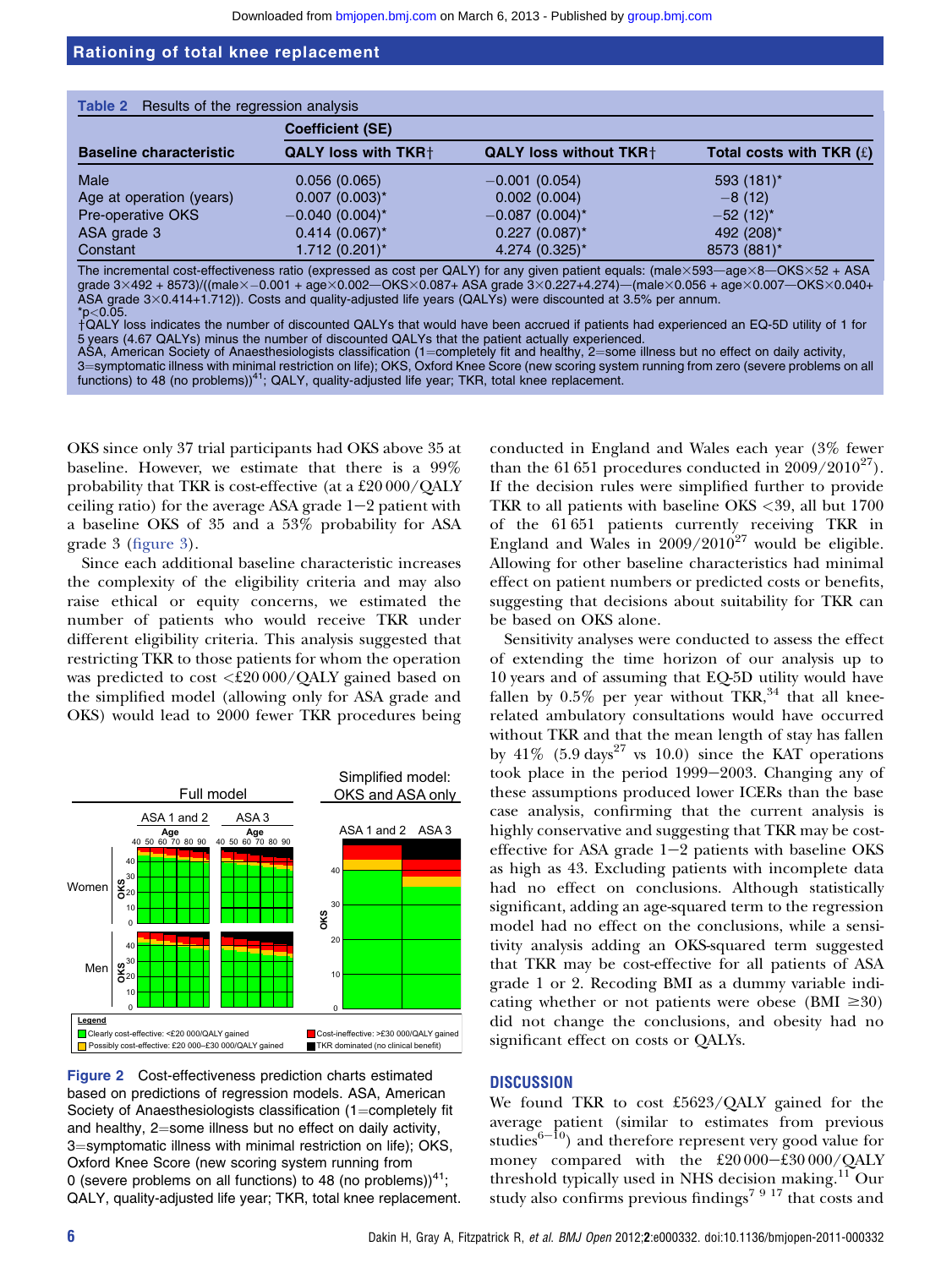



Figure 3 Cost-effectiveness acceptability curves for different patient subgroups at different baseline Oxford Knee Scores (OKS). (A) American Society of Anaesthesiologists (ASA) grade 1 and 2 patients. (B) ASA grade 3 patients.

benefits vary with age and comorbidity but evaluates such characteristics, and pre-operative knee function, in multivariate analyses, which has not (to our knowledge) been done previously. We found pre-operative OKS to be the best predictor of post-operative costs, outcomes and cost-effectiveness.

Our analyses were based on patient-level data from a large trial with detailed prospective collection of costs, utilities and baseline characteristics that permit extensive subgroup analyses. KAT used a pragmatic design with broad inclusion criteria and no restrictions on perior post-operative care other than randomised aspects of component design<sup>29 30</sup>; as a result, the trial cohort is similar to the national Patient Reported Outcome Measures cohort, and costs and benefits are likely to be comparable to those in routine clinical practice. Furthermore, unlike some previous economic evaluations, our study took full account of uncertainty and included all knee-related NHS costs accrued in the first 5 years after TKR. The main limitation of our analysis was the small number of patients with high OKS. Since KAT recruited only 37 patients with OKS >35, further studies are required to evaluate TKR in this patient subgroup. Analyses were also based on post hoc comparisons between outcomes before and after TKR, rather than between randomly assigned treatment groups. As a result, our study does not provide unbiased estimates of the QALY gains from TKR, and regression towards the mean may have caused our study to overestimate the quality of life improvement attributable to TKR and/or the effect of pre-operative OKS on QALY gains.

We made several highly conservative assumptions, in particular, assuming that patients would have accrued no knee-related costs and would have remained at baseline utility without TKR, whereas previous studies have found that patients accrue substantial costs and show clinical

worsening without TKR. $^{33}$  We also assumed that those patients who died before hospital discharge would have survived for 5 years if they had not had TKR; in reality, those patients dying soon after TKR tend to be older<sup>5 35</sup> and frailer<sup>5</sup> pre-operatively, and some studies suggest that patients undergoing hip replacement have higher long-term survival than the general population $44^{44}$ (although this may be due to patient selection<sup>35 44</sup>). When these assumptions were relaxed, TKR was costeffective for ASA grade  $1-2$  patients with baseline OKS  $\leq$  44. The costs and benefits of TKR are likely to vary between centres and over time due to variations in patient demographics, component prices, length of stay and operation time; sensitivity analyses demonstrated that TKR may have become more cost-effective since the KAT procedures were conducted in the period  $1999-2003$  due to reductions in length of stay.

Our analyses show that if TKR were to be rationed based on cost-effectiveness, OKS would be a reasonable tool to use to set the threshold, although there may, of course, be practical difficulties with using a patientreported measure to determine treatment eligibility: particularly if patients know how their questionnaire responses will be used or if test-retest reliability is low in this setting. The decision to operate must also take into consideration other factors, such as radiographic findings and patient choice. Based on regression and subgroup analyses, we can be confident that TKR costs  $\langle \text{£}20\,000/\text{QALY}$  for all ASA grade 1-2 patients with baseline OKS <40 and for ASA grade 3 patients with OKS <35. Using these thresholds to determine who received treatment would avoid around 2000 TKR procedures per year in England and Wales, saving around £11.8 million/year. However, the higher thresholds suggested by sensitivity analyses using less conservative assumptions suggest that TKR is cost-effective for all but 100 patients/year, which is unlikely to achieve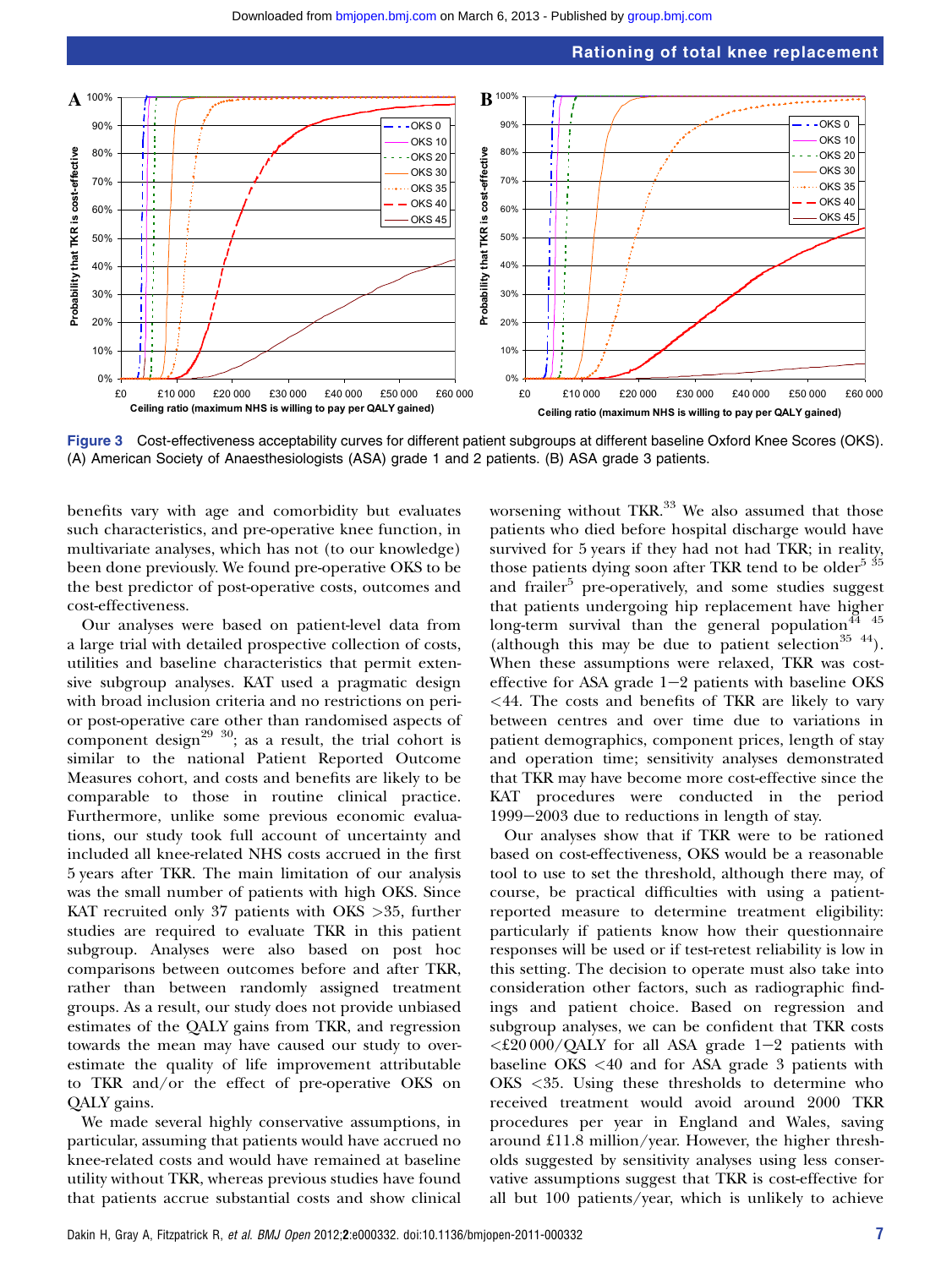sufficient savings to warrant rationing of TKR. Although the cost-effectiveness of knee replacement was also influenced by gender and age, taking account of these factors as well as OKS and ASA grade would increase the complexity of eligibility criteria, reduce equality of access to healthcare and have minimal effect on NHS budgets.

The results also demonstrate that the thresholds proposed by some  $PCTs^{18-24}$  are inappropriate and would deny a highly cost-effective treatment to thousands of patients with severe arthritis. The current situation also introduces a postcode lottery with different PCTs using different eligibility criteria. We estimate that limiting knee replacement to patients with OKS  $\leq 26$  would prevent >10 000 people from receiving TKR. This would be inequitable as TKR costs £10 697/QALY gained for this group, whereas the NICE routinely recommend treatments with ICERs in the region of  $£20000-£30000/$ QALY gained<sup>11 46 47</sup> and are willing to pay substantially more for end of life care.<sup>48</sup> Furthermore, the finding that TKR and subsequent monitoring is more costly for patients with low OKS suggests that delaying TKR until symptoms have deteriorated may be a false economy. Although some PCTs have considered restricting TKR further for obese patients,<sup>18 21 25 49</sup> we found BMI to have no significant effect on costs ( $p=0.442$ ), QALY gains  $(p=0.098)$  or the incidence of peri- or post-operative complications (p>0.26). Although BMI remained nonsignificant even when ASA grade was omitted from regression analyses, it is difficult to isolate the effect of obesity from other correlated variables (eg, comorbidity); as a result, further research on obesity may be warranted, particularly since a previous study observed a significant correlation between BMI and costs.<sup>13</sup>

Eligibility criteria for rheumatoid arthritis patients and patients with ASA grade 4 remain unclear, although ASA grade 4 patients would normally be considered unfit for surgery, and the decision to operate on such patients would be based on a case-by-case consideration of whether the benefits outweigh the risks. While our study focused on the costs and benefits of TKR, patients with high baseline OKS often undergo unicompartmental knee replacement; further research is needed to evaluate how the cost-effectiveness of unicompartmental replacement varies with OKS.

In conclusion, TKR is highly cost-effective for the vast majority of patients who currently undergo this procedure in the UK. Although costs and health benefits vary with baseline OKS, the rationing thresholds proposed by some  $PCTs^{18-24}$  are not supported by evidence on health outcomes or cost-effectiveness.

Acknowledgements The authors would like to thank all those involved in the KAT trial for their role in running the trial and collecting the data used in this study, particularly other members of the KAT Project Management Group: Suzanne Breeman, Marion Campbell, Jackie Ellington, Nick Fiddian, Adrian Grant, Linda Johnston and Richard Morris. Patient Reported Outcome Measures data were reused with the permission of The Health and Social Care Information Centre, copyright 2011, with all rights reserved. The views and opinions expressed therein are those of the authors and do not necessarily reflect those of the HTA programme, NIHR, NHS, Information Centre or the Department of Health.

Funding The Knee Arthroplasty Trial is funded by the NIHR Health Technology Assessment Programme (project number 95/10/01). Additional funding for research support in clinical centres was provided by Howmedica Osteonics; Zimmer; DePuy, a Johnson and Johnson company; Corin Medical; Smith and Nephew Healthcare; Biomet Merck and Wright Cremascoli. The Health Economics Research Centre obtains support from the National Institute of Health Research. The Health Services Research Unit is core funded by the Chief Scientist Office of the Scottish Government Health Directorates. The Biomedical Research Unit at Nuffield Department of Orthopaedics, Rheumatology and Musculoskeletal Sciences is funded by the National Institute of Health Research. The authors conducted the research independently of all funding organisations. The funders had no role in the collection, analysis or interpretation of data, writing of the manuscript or the decision to publish. The authors had full access to all the data (including statistical reports and tables) in the study and take responsibility for the integrity of the data and the accuracy of the data analysis.

Competing interests All authors have completed the Unified Competing Interest form at http://www.icmje.org/coi\_disclosure.pdf (available on request from the corresponding author) and declare no support from any organisation for the submitted work with the exception of those declared in the funding statement. AG, RF and GM declare that they have no financial relationships with any organisations that might have an interest in the submitted work in the previous 3 years and no other relationships or activities that could appear to have influenced the submitted work. DM receives royalties paid to him by Biomet but both declare that they have no other financial relationships with any organisations that might have an interest in the submitted work in the previous 3 years and no other relationships or activities that could appear to have influenced the submitted work.

Ethics approval The KAT trial was approved by the Multi Centre Research Ethics Committee for Scotland in November 1998 (research protocol MREC/98/0/100) and was approved by the Local Research Ethics Committees in each study centre recruiting trial participants. Further details are available on request.

Contributors HD, AG and DM conceived and developed the principles and methods underpinning the current analysis. GM was involved in primary data collection and database management, while HD conducted the analysis under AG's supervision and guidance from DM, GM and RF. HD drafted the manuscript with input from all other authors; all authors have approved the final manuscript and were involved in the interpretation of results. The KAT trial was conceived, designed and run by the KAT trial group, which comprised Suzanne Breeman, Marion Campbell, HD, Jackie Ellington, Nick Fiddian, RF, Adrian Grant, AG, Linda Johnston, GM, Richard Morris and DM.

Data sharing statement See http://bmjopen.bmj. com/site/about/resources/datamanagement.xhtml.

#### **REFERENCES**

- 1. Hospital Episode Statistics. Provisional Monthly Patient Reported Outcome Measures (PROMs) in England. April 2009 - April 2010: Pre- and Postoperative Data: Experimental Statistics. 2010. http:// www.hqip.org.uk/assets/NCAPOP-Library/PROMsreport09101.pdf (accessed 6 Apr 2011).
- 2. Labek G, Thaler M, Janda W, et al. Revision rates after total joint replacement: cumulative results from worldwide joint register datasets. J Bone Joint Surg Br 2011;93:293-7
- 3. The National Collaborating Centre for Chronic Conditions. Osteoarthritis: National Clinical Guideline for Care and Management in Adults. London: Royal College of Physicians, 2008. http://www. nice.org.uk/nicemedia/live/11926/39720/39720.pdf (accessed 29 Jun 2011).
- 4. Huddleston JI, Maloney WJ, Wang Y, et al. Adverse events after total knee arthroplasty: a national Medicare study. J Arthroplasty 2009;24  $(Suppl 6):95-100.$
- Memtsoudis SG, Della Valle AG, Besculides MC, et al. Risk factors for perioperative mortality after lower extremity arthroplasty: a population-based study of 6,901,324 patient discharges. J Arthroplasty 2010;25:19-26.
- 6. Navarro Espigares JL, Hernández Torres E. Cost-outcome analysis of joint replacement: evidence from a Spanish public hospital. Gac Sanit 2008;22:337-43.
- Losina E, Walensky RP, Kessler CL, et al. Cost-effectiveness of total knee arthroplasty in the United States: patient risk and hospital volume. Arch Intern Med 2009;169:1113-21. discussion 1121-2.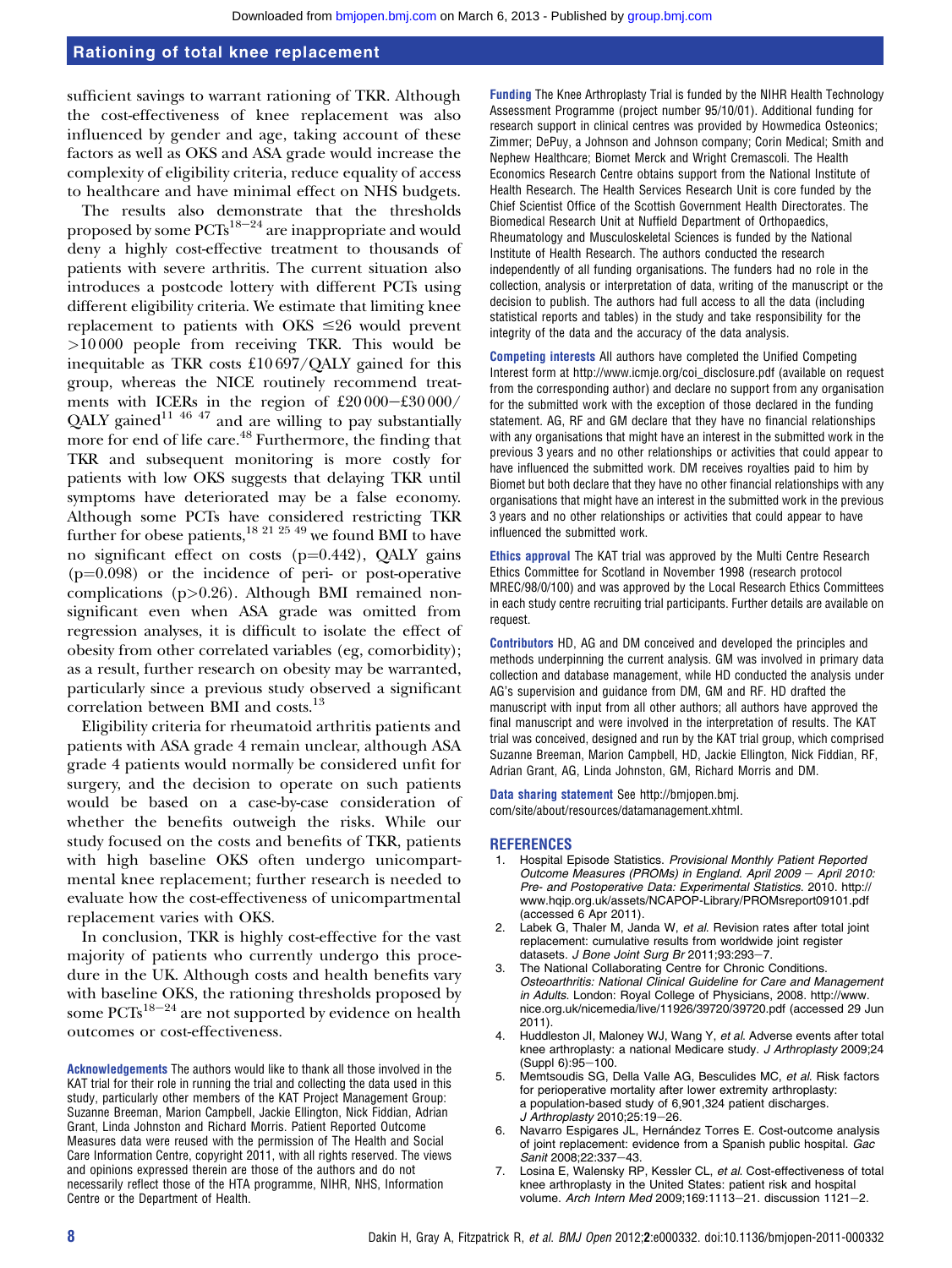- 8. Räsänen P. Paavolainen P. Sintonen H, et al. Effectiveness of hip or knee replacement surgery in terms of quality-adjusted life years and costs. Acta Orthop 2007;78:108-15.
- 9. Rissanen P, Aro S, Sintonen H, et al. Costs and cost-effectiveness in hip and knee replacements. A prospective study. Int J Technol Assess Health Care 1997;13:575-88.
- 10. Lavernia CJ, Guzman JF, Gachupin-Garcia A. Cost effectiveness and quality of life in knee arthroplasty. Clin Orthop Relat Res 1997;345:134-9.
- 11. National Institute for Health and Clinical Excellence. Social Value Judgements: Principles for the Development of NICE Guidance. 2nd edn. 2008. http://www.nice.org.uk/media/C18/30/ SVJ2PUBLICATION2008.pdf (accessed 17 Nov 2010).
- 12. Brander VA, Malhotra S, Jet J, et al. Outcome of hip and knee arthroplasty in persons aged 80 years and older. Clin Orthop Relat Res 1997;345:67-78.
- 13. Dowsey MM, Liew D, Choong PF. Economic burden of obesity in primary total knee arthroplasty. Arthritis Care Res (Hoboken) 2011;63:1375-81.
- 14. Karuppiah SV, Banaszkiewicz PA, Ledingham WM. The mortality, morbidity and cost benefits of elective total knee arthroplasty in the nonagenarian population. Int Orthop 2008;32:339-43.
- 15. McQueen DA, Long MJ, Algotar AM, et al. The effect of obesity on quality-of-life improvement after total knee arthroplasty. Am J Orthop (Belle Mead NJ) 2007:36:E117-20, E127.
- 16. de Leeuw JM, Villar RN. Obesity and quality of life after primary total knee replacement. Knee 1998;5:119-23.
- 17. Cushnaghan J, Bennett J, Reading I, et al. Long-term outcome following total knee arthroplasty: a controlled longitudinal study. Ann  $Rheum$  Dis 2009;68:642-7.
- 18. NHS Oxfordshire. INTERIM Treatment Threshold Statement: Knee Arthroplasty (Reference PS 188). 2010. http://www.oxfordshirepct. nhs.uk/professional-resources/priority-setting/lavender-statements/ documents/PS188Kneereplacement.pdf (accessed 5 Apr 2011).
- 19. NHS Gloucestershire. Guidelines for Management of Orthopaedic Conditions. 2010. http://www.glospct.nhs.uk/pdf/services/ orthopaedic\_referral\_guidelines\_%20march%2010v3.pdf (accessed 5 Apr 2011).
- 20. NHS Worcestershire. Commissioning Policy for Musculoskeletal Surgical Interventions. 2010. http://www.worcestershire.nhs.uk/ file\_download.aspx?id¼86bae3e2-4d88-4416-92e6-9eeda22e8208 (accessed 5 Apr 2011).
- 21. Milton Keynes O, Berkshire East, Berkshire West & Buckinghamshire (MOBBB) Priorities Committee., Minutes of Meeting Held on Wednesday 15 December 2010. 2010. http://www.sph.nhs.uk/sphpsu/sph-files/mobbb-minutes/mobbb-minutes-15-december-2010 (accessed 5 Apr 2011).
- 22. South West London Public Health Network. 2010/11 South West London Effective Commissioning Initiative. 2010. http://www. swlphnetwork.org.uk/\_uploads/documents/effective-commissioningdocument-master-version-2010-11-final.doc (accessed 5 Apr 2011).
- 23. NHS Manchester. Topics for Inclusion or Change in the pct Noncommissioned Procedures List. 2010. http://www.manchester.nhs.uk/ document\_uploads/19%20January%202011/C2turnaroundAppendix %202%20TR.doc (accessed 5 Apr 2011).
- 24. NHS Derbyshire County. NHS Derbyshire County Prior Approval: Procedures of Limited Clinical Value Summary. 2010. http://www.phcn. nhs.uk/Derbyshire%20County%20Procedures%20of%20Limited% 20Clinical%20Value%20100525%20draft.pdf (accessed 29 Jun 2011).
- 25. Jeffreys B. Surgeons Raise Alarm Over Waiting. Journal [Serial on the Internet]. 2011. http://www.bbc.co.uk/news/health-12964360
- 26. NHS Warwickshire. Report to the PCT Board 10th November 2010. 2010. http://www.warwickshire.nhs.uk/trustboardenclosures/ November2010/Enc%208%20In%20Year%20Demand% 20Management%20of%20Electives%205-11-2010.pdf (accessed 29 Jun 2011).
- 27. Hospital Episode Statistics. Main Procedures and Interventions: 4 Character Inpatient Data 2009-10. 2010. http://www.hesonline.nhs. uk/Ease/servlet/ContentServer?siteID=1937&categoryID=215 (accessed 10 Feb 2011).
- 28. Dawson J, Fitzpatrick R, Murray D, et al. Questionnaire on the perceptions of patients about total knee replacement. J Bone Joint Surg Br 1998:80:63-9.
- 29. Johnston L, MacLennan G, McCormack K, et al; KAT Trial Group. The Knee Arthroplasty Trial (KAT) design features, baseline characteristics, and two-year functional outcomes after alternative approaches to knee replacement. J Bone Joint Surg Am 2009;91:134-41.
- 30. Breeman S, Campbell M, Dakin H, et al. Patellar resurfacing in total knee replacement: five-year clinical and economic results of a large randomized controlled trial. J Bone Joint Surg Am 2011:93:1473-81.
- 31. Dolan P. Modeling valuations for EuroQol health states. Med Care 1997:35:1095-108.
- 32. HM Treasury. The Green Book: Appraisal and Evaluation in Central Government. London: TSO, 2003.
- 33. Hawker GA, Badley EM, Croxford R, et al. A population-based nested case-control study of the costs of hip and knee replacement surgery. Med Care 2009;47:732-41.
- 34. Kind P, Dolan P, Gudex C, et al. Variations in population health status: results from a United Kingdom national questionnaire survey. BMJ 1998:316:736-41.
- 35. Lie SA, Pratt N, Ryan P, et al. Duration of the increase in early postoperative mortality after elective hip and knee replacement. J Bone Joint Surg Am 2010;92:58-63.
- 36. Royston P. Multiple imputation of missing values. Stata Journal  $2004;4:227-41.$
- 37. Royston P. Multiple imputation of missing values: further update of ice, with an emphasis on interval censoring. Stata Journal 2007;7:445-64.
- 38. White IR, Royston P, Wood AM. Multiple imputation using chained equations: issues and guidance for practice. Stat Med 2011:30:377-99.
- 39. Briggs A, Clark T, Wolstenholme J, et al. Missing... presumed at random: cost-analysis of incomplete data. Health Econ 2003;12:377-92.
- 40. Yu LM, Burton A, Rivero-Arias O. Evaluation of software for multiple imputation of semi-continuous data. Stat Methods Med Res 2007;16:243-58.
- 41. Murray DW, Fitzpatrick R, Rogers K, et al. The use of the Oxford hip and knee scores. J Bone Joint Surg Br 2007;89:1010-14.
- 42. Fenwick E, Claxton K, Sculpher M. Representing uncertainty: the role of cost-effectiveness acceptability curves. Health Econ 2001;10:779-87.
- 43. British Medical Association. British National Formulary 61: Cardiovascular Risk Prediction Charts for Primary Prevention. 2011. http://bnf.org/bnf/bnf/current/204016.htm (accessed 12 Apr 2011).
- 44. Barrett J, Losina E, Baron JA, et al. Survival following total hip replacement. J Bone Joint Surg Am 2005;87:1965-71.
- 45. Lie SA, Engesaeter LB, Havelin LI, et al. Mortality after total hip replacement: 0-10-year follow-up of 39,543 patients in the Norwegian Arthroplasty Register. Acta Orthop Scand 2000;71:19-27.
- Dakin HA, Devlin NJ, Odeyemi IA. "Yes", "No" or "Yes, but"? Multinomial modelling of NICE decision-making. Health Policy 2006:77:352-67
- 47. Devlin N, Parkin D. Does NICE have a cost-effectiveness threshold and what other factors influence its decisions? A binary choice analysis. Health Econ 2004;13:437-52.
- 48. National Institute for Health and Clinical Excellence. Supplementary Guidance on Appraising Life-extending, End of Life Treatments. 2009. http://www.nice.org.uk/media/E4A/79/ SupplementaryAdviceTACEoL.pdf (accessed 23 Feb 2011).
- 49. Coombes R. Rationing of joint replacements raises fears of further cuts. BMJ 2005;331:1290.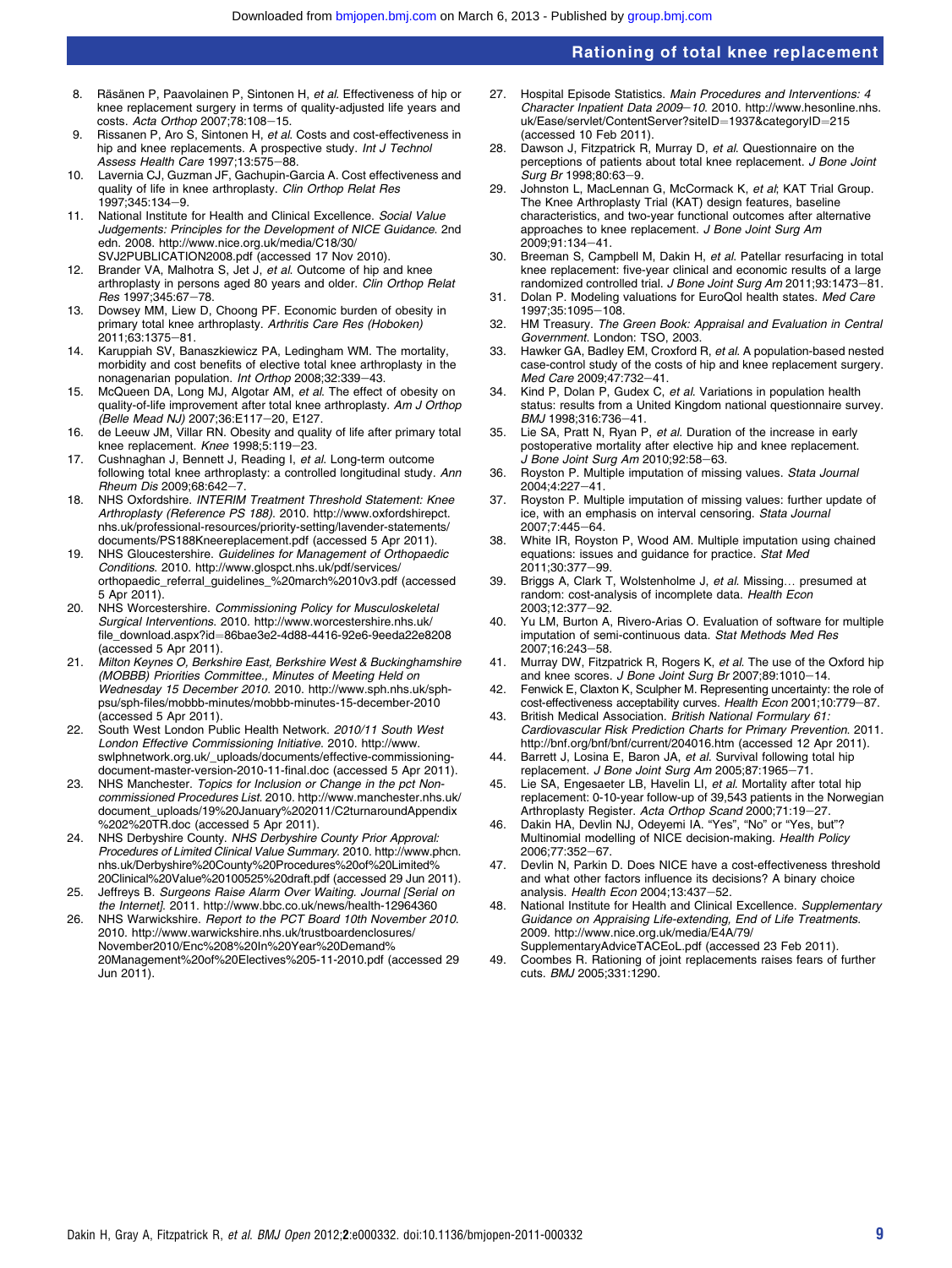

Helen Dakin, Alastair Gray, Ray Fitzpatrick, et al.

doi: 10.1136/bmjopen-2011-000332 BMJ Open 2012 2:

**<http://bmjopen.bmj.com/content/2/1/e000332.full.html>** Updated information and services can be found at:

These include:

| <b>References</b>                | This article cites 33 articles, 4 of which can be accessed free at:<br>http://bmjopen.bmj.com/content/2/1/e000332.full.html#ref-list-1                                                                                                                                                                                                                                                                                                              |
|----------------------------------|-----------------------------------------------------------------------------------------------------------------------------------------------------------------------------------------------------------------------------------------------------------------------------------------------------------------------------------------------------------------------------------------------------------------------------------------------------|
|                                  | Article cited in:<br>http://bmjopen.bmj.com/content/2/1/e000332.full.html#related-urls                                                                                                                                                                                                                                                                                                                                                              |
| <b>Open Access</b>               | This is an open-access article distributed under the terms of the<br>Creative Commons Attribution Non-commercial License, which permits<br>use, distribution, and reproduction in any medium, provided the original<br>work is properly cited, the use is non commercial and is otherwise in<br>compliance with the license. See:<br>http://creativecommons.org/licenses/by-nc/2.0/ and<br>http://creativecommons.org/licenses/by-nc/2.0/legalcode. |
| <b>Email alerting</b><br>service | Receive free email alerts when new articles cite this article. Sign up in<br>the box at the top right corner of the online article.                                                                                                                                                                                                                                                                                                                 |

**<http://group.bmj.com/group/rights-licensing/permissions>** To request permissions go to:

**<http://journals.bmj.com/cgi/reprintform>** To order reprints go to:

**<http://group.bmj.com/subscribe/>** To subscribe to BMJ go to: